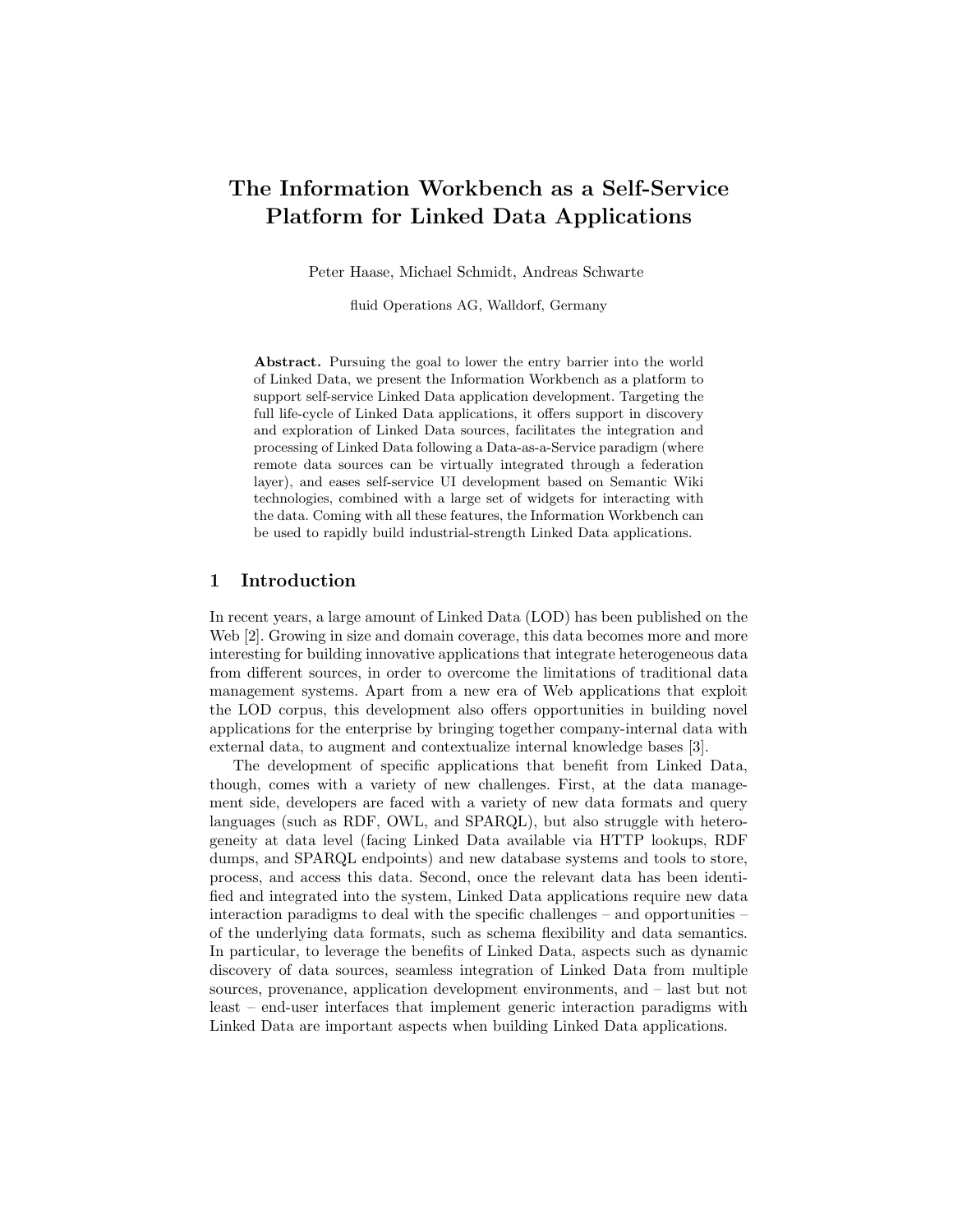

Fig. 1: Information Workbench Architecture

In this paper, we present the Information Workbench as a platform to support self-service Linked Data application development. We start with a discussion of the Information Workbench architecture in Section 2. In Section 3, we discuss how the self-service idea empowers all stages of the application development process, in particular (1) the deployment of the Information Workbench as a virtual appliance based on cloud technologies, (2) the interactive exploration of public Linked Data, (3) the ad hoc virtual integration of data sets by means of a federation layer, and (4) self-service User Interface customization.

# 2 The Information Workbench

Figure 1 shows a high-level architecture diagram of the Information Workbench platform. Starting at the bottom, data integration is supported by three complementary concepts.

– For every data source, a data provider can be instantiated. Such providers gather information from the source, convert it into the RDF data format, and materialize the RDF output in the central triple store. Apart from built-in mechanisms to integrate semantic data formats such as RDF dumps or data behind SPARQL endpoints, there are several generic providers supporting the integration of legacy and Web data sources.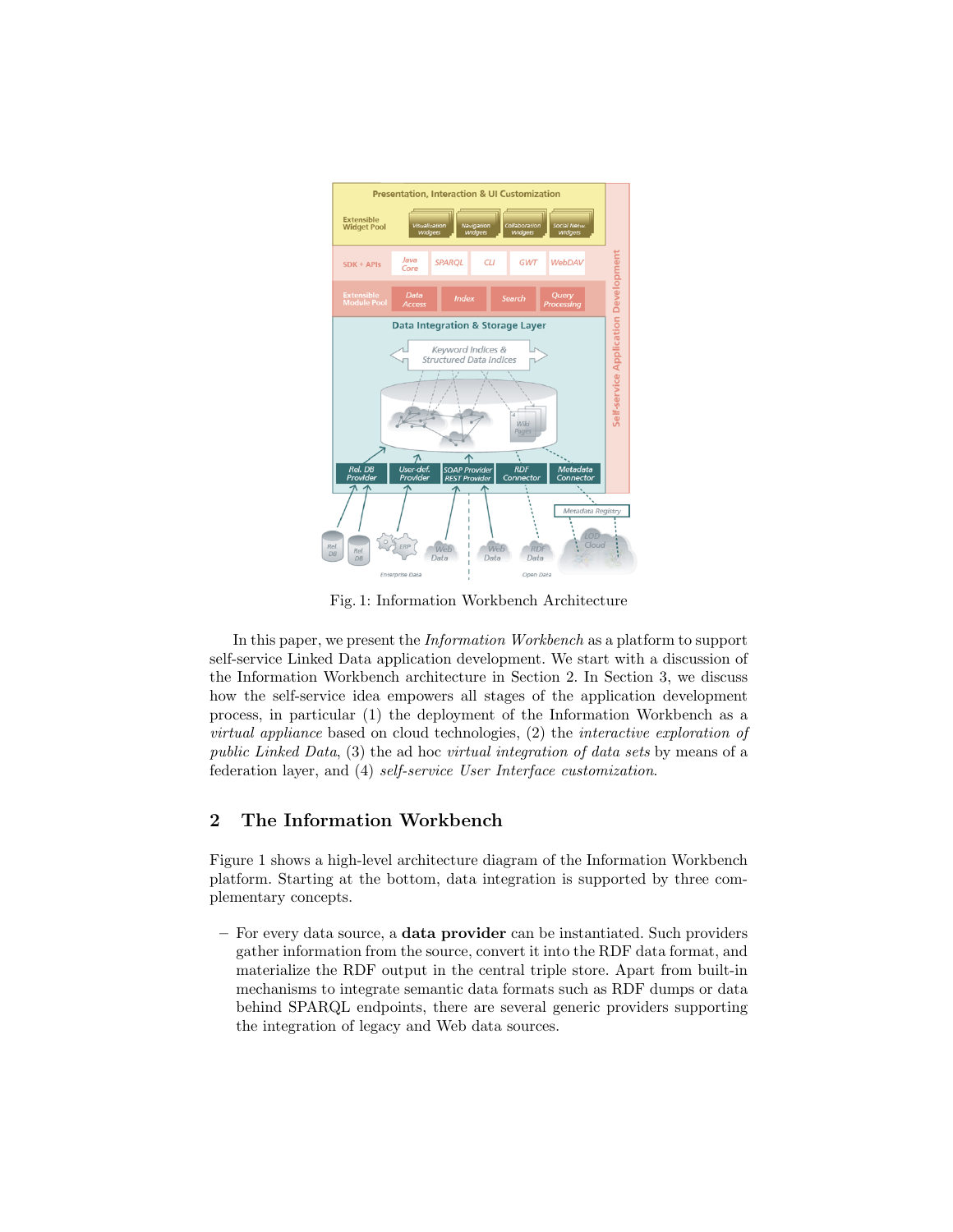- Data can be manually loaded in the platform using predefined UIs and APIs for data import. Supporting the integration of tabular data and spreadsheets, the Information Workbench also offers interfaces to Google Refine.
- Finally, our platform supports virtualized data integration, where local or public Linked Data sources (such as SPARQL endpoints) can be connected through a federation layer without materializing the data in the central store.

Once the data has been integrated, every resource in the data graph is automatically associated with a Semantic Wiki page, making it possible to bring together the structured data of the resources with unstructured information. Overcoming the limitations of traditional wikis, Semantic Wikis offer built-in mechanisms to access the underlying data, namely to extract and display information from the underlying data graph (e.g., by means of SPARQL queries) and to write directly to the store (e.g., by semantic links that connect resources at data level). Accounting for the coexistence of structured and unstructured data, the platform implements advanced search and information access paradigms, ranging from keyword search to complex graph pattern-based search, supporting the user in constructing expressive search queries by use of forms and state-ofthe-art semantic query auto-completion techniques.

All the core system functionality is extensible and exposed to the outside by different APIs, including Java interfaces, an integrated SPARQL endpoint, or an interactive CLI. The Information Workbench also comes with an extensible AJAX-based Web frontend, which supports mashups on both data and widget level, making it possible to interlink data from multiple sources using different visualization and exploration widgets.

# 3 Self-Service Linked Data Application Development

The Information Workbench supports the whole Linked Data application development process. This process is aligned with the self-service idea, thus hiding the technical details behind data integration, data management, as well as the complexity of UI building. In particular, the platform offers support for (a) selfservice data integration, (b) self-service analytics (comprising aspects like userdefined, mashed-up interactive dashboards, e.g., in the form of charts, time-series diagrams, geo-mappings, etc.), and (c) the ability to explore data and problems collaboratively and interactively in real time. In the following we describe how the Information Workbench supports self-service application development along the whole application development process. We illustrate the process using an example application in the media domain that intends to provide an end-user oriented music portal built on top of different public Linked Data sources.

#### (1) Provisioning the Platform as a Service

As an alternative to the download from the Information Workbench website, a fully equipped Information Workbench is available as a virtual appliance for immediate deployment from our self-service portal. We employ virtualization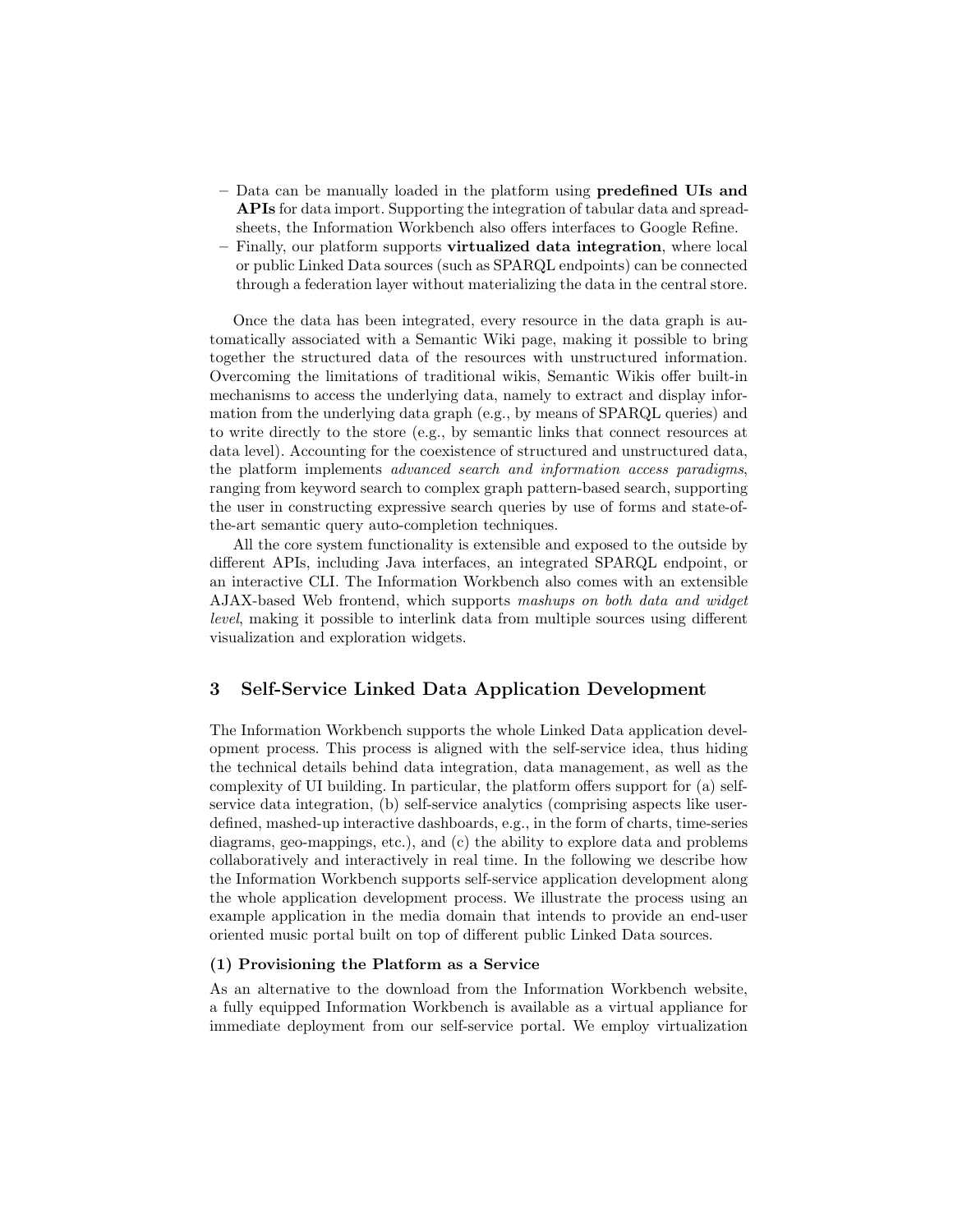

Fig. 2: Architecture of the Self-Service DaaS Platform

techniques to enable wizard-based self-service provisioning of both the application and user-selected data sets. Through our self-service portal users can choose an available Information Workbench template and deploy an instance of the system. We offer different templates that are pre-populated with data from different domains such as life science, governmental data, or media data. This data is either connected via public SPARQL endpoints (possibly through a federation), or as local RDF databases. Upon completion of the wizard, the Information Workbench instance is deployed in the hosting landscape of the service provider and henceforth publicly accessible from any computer with Internet access.

In our example application, we select a template designed for the media domain, which is configured to use the data from the LinkedBrainz project (a Linked Data version of MusicBrainz.org data) as well as the DBpedia dataset. The template-based provisioning of the Information Workbench (including the local data repositories) is completed in about 5–10 minutes.

#### (2) Data Source Discovery

The prerequisite of a self-service Linked Data platform is a rigorous implementation of the Data-as-a-Service (DaaS) paradigm, where users are able to discover, integrate, and consume available Linked Data ad hoc and on demand. DaaS relies on (1) the availability of individual data sets that can be deployed independently (yet may be interlinked with each other) and (2) the availability of meta information about the content of and access mechanisms to the sources.

Building upon these prerequisites, Figure 2 shows how the Information Workbench implements the DaaS paradigm. At the bottom is the data layer, which includes public data sources from different publishers as well as local data sources (typically in the form of SPARQL endpoints). An integral component of the Information Workbench is a metadata registry, which provides a unified view on metadata and statistics about these data sets by integrating information from different data registries and markets such as http://ckan.org, http://data.gov, and others. As standard vocabulary for representing the metadata we use DCAT and VoID [1]. The user can explore the metadata catalog from within the Information Workbench along all meta information that is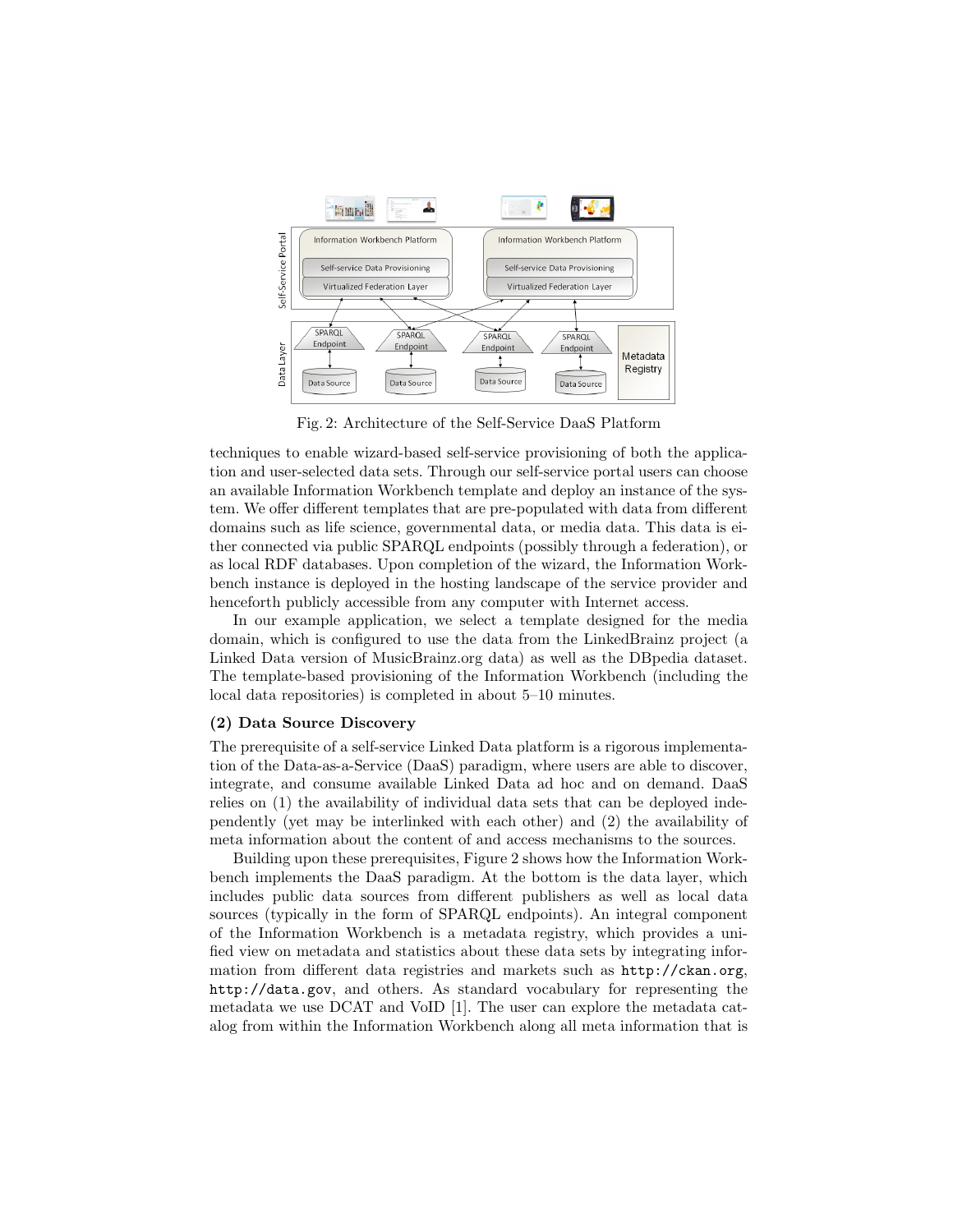available, including domain and size of the data sets, origin, licenses, information about interlinked sources, etc. Figure 3(a) shows a screenshot of the PivotViewer interface for visual exploration of available data sources. In our example, we are interested in an additional dataset from the media domain: The BBC Music data set. Selecting the data set takes us to the detail page for BBC Music (cf. Figure 3(b)), with a description, statistical data, as well as information about the distribution of the data set.



Fig. 3: (a) Data Set Search and Discovery Interface, (b) Ad Hoc Deployment

#### (3) Data Integration and Deployment

Once a relevant data source has been identified, its data can be integrated into the system by the click of a button. Depending on the access mechanisms that are supported for the data set, the Information Workbench offers options to either load data into the local repository (if an RDF dump is available) or to connect the data virtually through a federation layer (whenever there exists an open SPARQL endpoint). The integration approach is transparent to the end user, which means that (i) within the deployment process the user does not need to be concerned with aspects of physical distribution, access protocols and interfaces, underlying data models etc., and (ii) the details of the integration are hidden at runtime, so both local data and virtually integrated data sources can be queried and accessed in an integrated way.

Virtualized data integration is realized by the use of FedX, a federation layer for Linked Data, which we developed specifically for the transparent access to Linked Data [4]. FedX is a practical framework that incorporates novel optimization techniques for efficient federated query processing in a distributed setting and supports the ad-hoc integration of data sources at runtime.

#### (4) Customization of the User Interface

The Information Workbench provides a rich UI out of the box, which enables basic interactions with the data as soon as the data has been integrated into the platform. The basic interaction components include tabular and graph-based visualization and exploration widgets, Semantic Wiki pages for editing and annotating the data, as well as components for semantic and faceted search.

The user interface can be customized using a rich pool of widgets that are shipped with the Information Workbench, targeting different data interaction